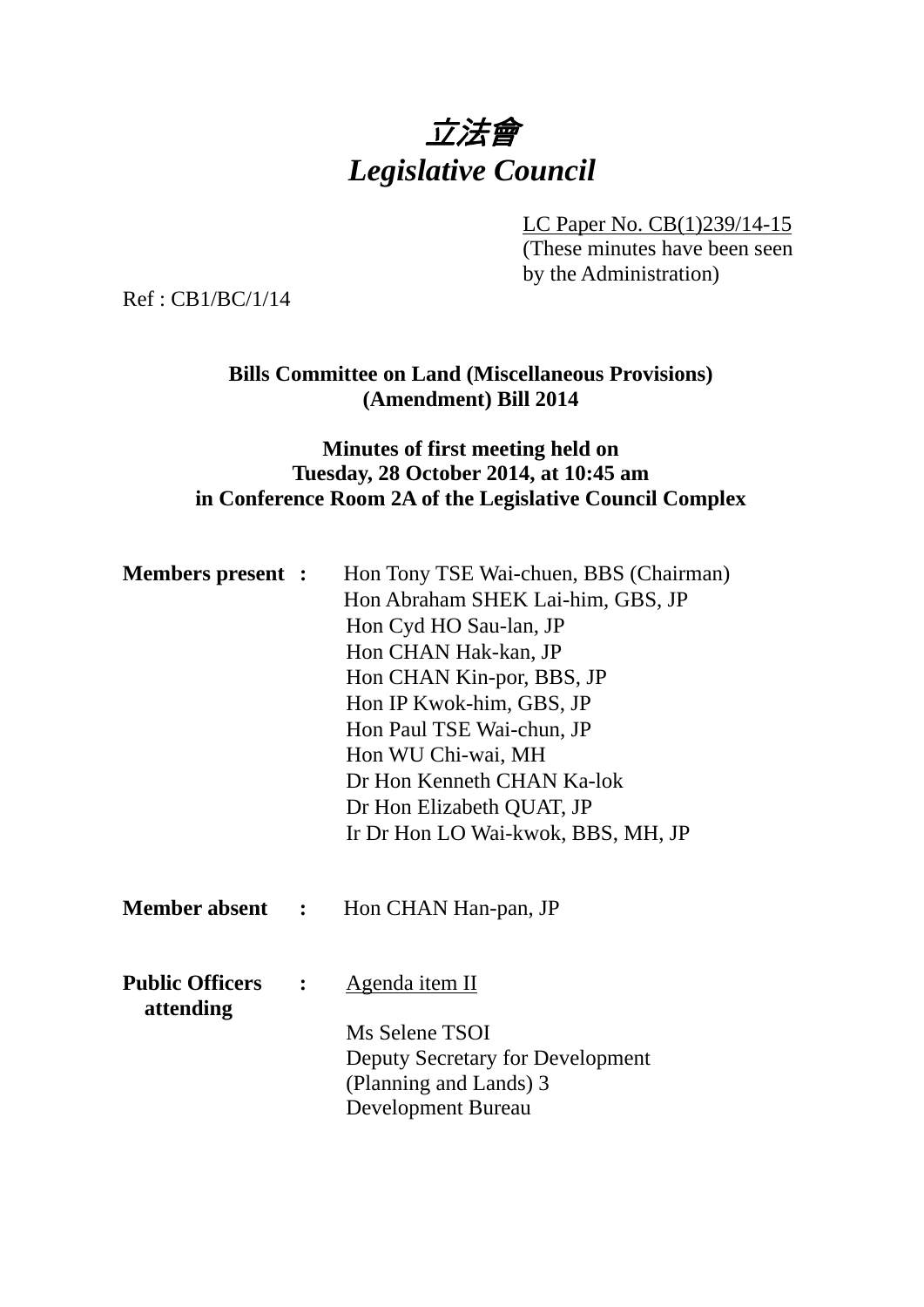|                             | Mr LAW Kin-wai<br><b>Principal Assistant Secretary</b><br>(Planning and Lands) 6<br><b>Development Bureau</b> |
|-----------------------------|---------------------------------------------------------------------------------------------------------------|
|                             | Ms Olga LAM, JP<br><b>Assistant Director (Estate Management)</b><br><b>Lands Department</b>                   |
|                             | Mr LAM Sui-kwong<br><b>Chief Land Executive/Control</b><br><b>Lands Department</b>                            |
|                             | Mr YUEN Sze-chun<br>Senior Land Executive/Control<br><b>Lands Department</b>                                  |
|                             | Miss Cindy CHEUK<br><b>Government Counsel</b><br>Department of Justice                                        |
| <b>Clerk in attendance:</b> | Mr Derek LO<br>Chief Council Secretary (1)5                                                                   |
| <b>Staff in attendance:</b> | Miss Winnie LO<br><b>Assistant Legal Adviser 7</b>                                                            |
|                             | Mr Raymond SZETO<br>Council Secretary (1)5                                                                    |
|                             | <b>Ms Michelle NIEN</b><br>Legislative Assistant (1)5                                                         |

## Action

## **I Election of Chairman**

 Mr CHAN Hak-kan, the member with the highest precedence in the Council among all members of the Bills Committee present, presided over the election of Chairman of the Bills Committee. He invited nominations for the chairmanship of the Bills Committee.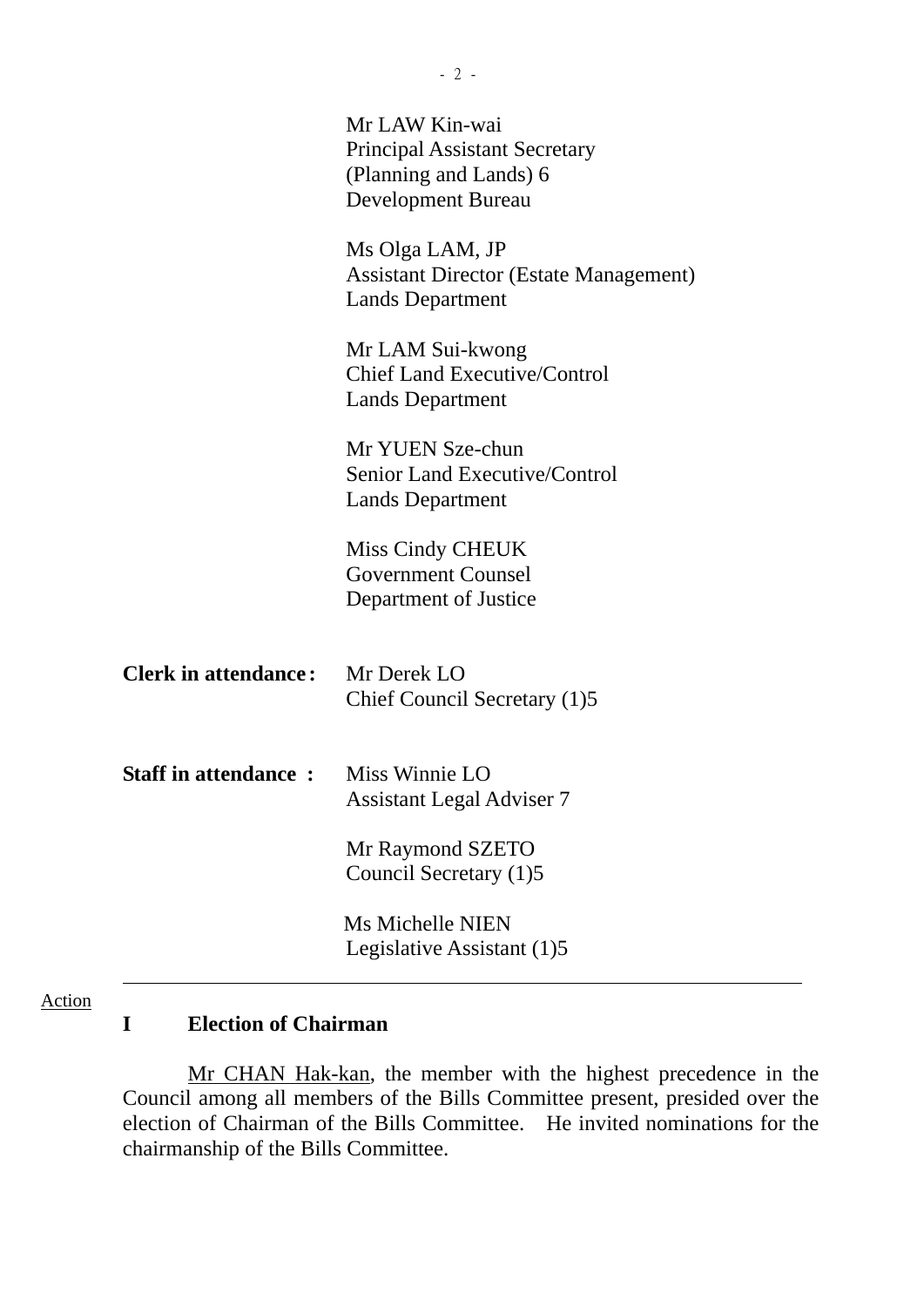2. Ir Dr LO Wai-kwok nominated Mr Tony TSE Wai-chuen and the nomination was seconded by Dr Elizabeth QUAT. Mr Tony TSE Wai-chuen accepted the nomination. There being no other nomination, Mr Tony TSE Wai-chuen was elected Chairman of the Bills Committee. Members agreed that there was no need to elect a Deputy Chairman.

| $\mathbf{I}$ | <b>Meeting with the Administration</b> |                                                                                                  |
|--------------|----------------------------------------|--------------------------------------------------------------------------------------------------|
|              | (LC Paper No CB(3)798/13-14            | $-$ The Bill                                                                                     |
|              | File Ref: DEVB(PL-L)30/30/87           | -Legislative Council<br><b>Brief</b><br>issued by the Development                                |
|              | LC Paper No. $LS76/13-14$              | <b>Bureau</b><br>-Legal Service Division Report                                                  |
|              |                                        |                                                                                                  |
|              | LC Paper No. $CB(1)102/14-15(01)$      | -Marked-up copy of the Bill<br>prepared by the Legal Service<br>Division<br>(Restricted)<br>to   |
|              |                                        | Members)                                                                                         |
|              | LC Paper No. $CB(1)102/14-15(02)$      | -Assistant Legal Adviser's letter<br>dated 26 September 2014 to the                              |
|              |                                        | Administration                                                                                   |
|              | LC Paper No. $CB(1)102/14-15(03)$      | — Administration's reply dated                                                                   |
|              |                                        | 9 October 2014 to Assistant                                                                      |
|              |                                        | Legal Adviser's letter dated                                                                     |
|              |                                        | 26 September 2014                                                                                |
|              | LC Paper No. $CB(1)102/14-15(04)$      | -Paper on Land (Miscellaneous                                                                    |
|              |                                        | Provisions) (Amendment) Bill<br>2014<br>prepared<br>by<br>the<br>Legislative Council Secretariat |
|              |                                        | (background brief))                                                                              |

3. The Bills Committee deliberated (Index of proceedings attached at the **Appendix**).

4. The Administration was requested to take follow-up actions as set out below –

- (a) to provide details about the current overall situation of unlawful occupation of Government land which may not be fully reflected by the number of complaint/referral cases of unlawful occupation of unleased and unallocated Government land handled by the Lands Department ("LandsD");
- (b) to set out the workflow of enforcement actions taken by LandsD against cases of unlawful occupation of unleased and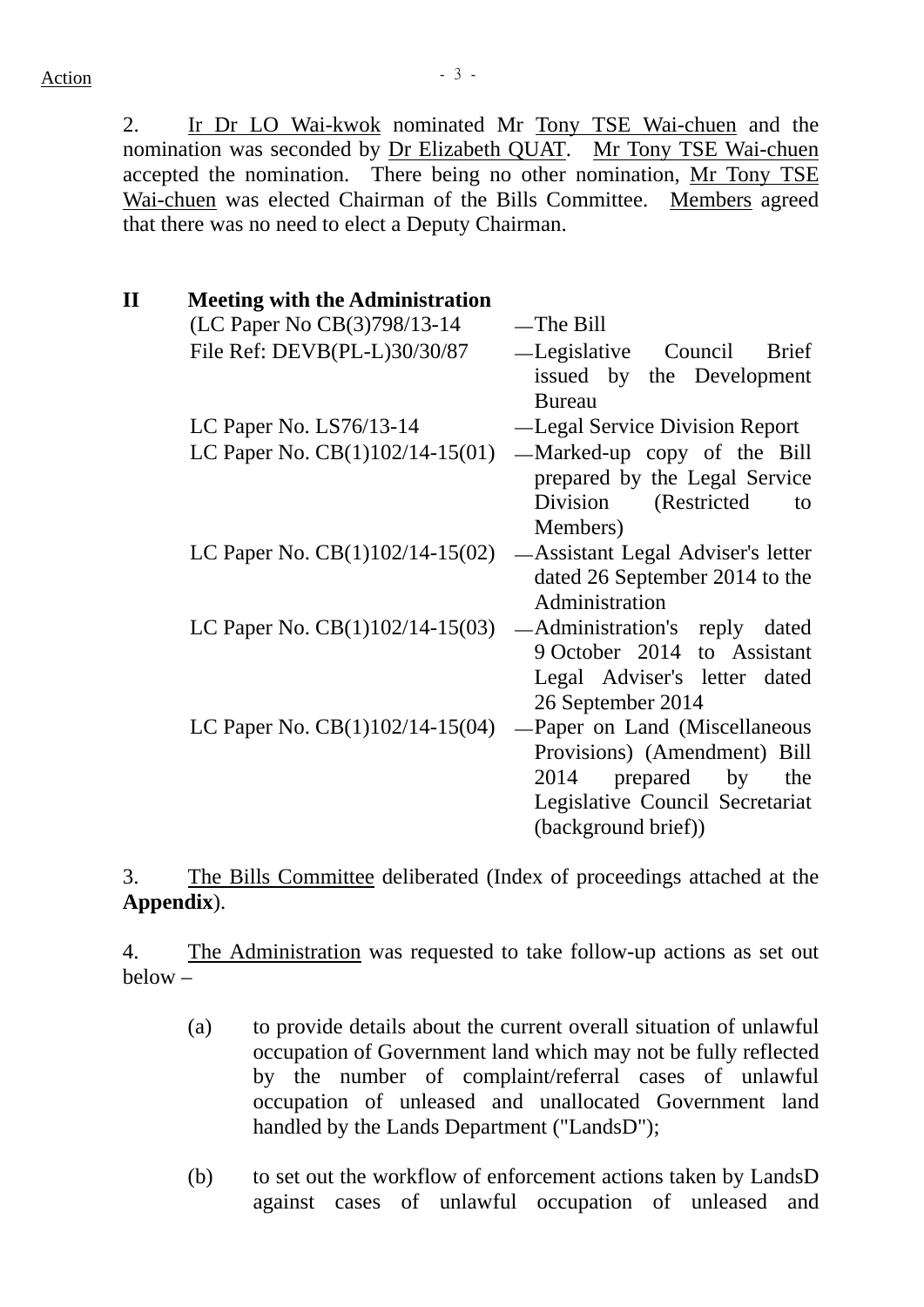unallocated Government land, with reference to typical cases (including the time taken for the applicable actions) for illustration; and

(c) to provide details of cases, if known to the Government, in which the buyer bought a piece of land without knowing that part of it was Government land.

## **III Any other business**

5. There being no other business, the meeting ended at 11:50 am.

Council Business Division 1 Legislative Council Secretariat 17 November 2014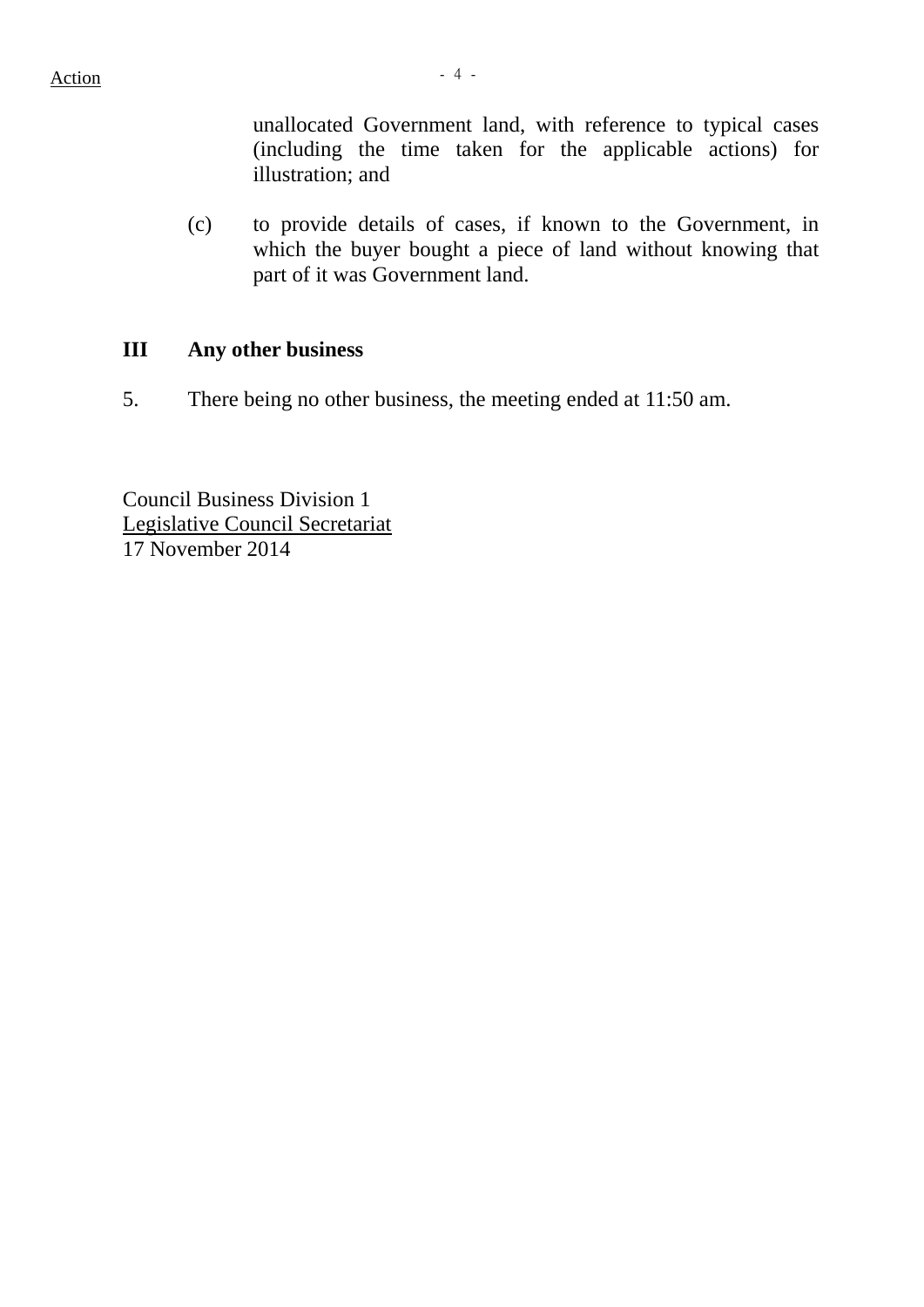#### **Proceedings of first meeting of the Bills Committee on Land (Miscellaneous Provisions) (Amendment) Bill 2014 on Tuesday, 28 October 2014, at 10:45 am in Conference Room 2A of the Legislative Council Complex**

| <b>Time</b><br>marker | <b>Speaker</b>                                  | Subject(s)                                                                                                                                                                                                                                                                                                                                                                                                                                                                                                                                                                                                                                                                                                                                                                                                                                                                                                                                                                                                                                                                                                                                                                                                                                                                                                                                                                                                                                                                                                                                                                                                                                                       | <b>Action</b><br>required                                                                        |
|-----------------------|-------------------------------------------------|------------------------------------------------------------------------------------------------------------------------------------------------------------------------------------------------------------------------------------------------------------------------------------------------------------------------------------------------------------------------------------------------------------------------------------------------------------------------------------------------------------------------------------------------------------------------------------------------------------------------------------------------------------------------------------------------------------------------------------------------------------------------------------------------------------------------------------------------------------------------------------------------------------------------------------------------------------------------------------------------------------------------------------------------------------------------------------------------------------------------------------------------------------------------------------------------------------------------------------------------------------------------------------------------------------------------------------------------------------------------------------------------------------------------------------------------------------------------------------------------------------------------------------------------------------------------------------------------------------------------------------------------------------------|--------------------------------------------------------------------------------------------------|
|                       | <b>Election of Chairman</b>                     |                                                                                                                                                                                                                                                                                                                                                                                                                                                                                                                                                                                                                                                                                                                                                                                                                                                                                                                                                                                                                                                                                                                                                                                                                                                                                                                                                                                                                                                                                                                                                                                                                                                                  |                                                                                                  |
| $000136 -$<br>000222  | Mr CHAN Hak-kan                                 | <b>Election of Chairman</b>                                                                                                                                                                                                                                                                                                                                                                                                                                                                                                                                                                                                                                                                                                                                                                                                                                                                                                                                                                                                                                                                                                                                                                                                                                                                                                                                                                                                                                                                                                                                                                                                                                      |                                                                                                  |
|                       | <b>Meeting with the Administration</b>          |                                                                                                                                                                                                                                                                                                                                                                                                                                                                                                                                                                                                                                                                                                                                                                                                                                                                                                                                                                                                                                                                                                                                                                                                                                                                                                                                                                                                                                                                                                                                                                                                                                                                  |                                                                                                  |
| $000223 -$<br>001015  | Chairman<br>Administration                      | On invitation by the Chairman, the Administration<br>briefed members on the key elements of the Land<br>(Miscellaneous Provisions) (Amendment) Bill 2014<br>("the Amendment Bill") as set out in the Legislative<br>Council Brief (File Ref: DEVB(PL-L)30/30/87).                                                                                                                                                                                                                                                                                                                                                                                                                                                                                                                                                                                                                                                                                                                                                                                                                                                                                                                                                                                                                                                                                                                                                                                                                                                                                                                                                                                                |                                                                                                  |
| $001016 -$<br>001624  | Chairman<br>Ir Dr LO Wai-kwok<br>Administration | Ir Dr LO Wai-kwok supported the proposed<br>amendments to the Land (Miscellaneous Provisions)<br>Ordinance (Cap. 28) ("the LMP Ordinance"). Noting<br>that the penalty levels and effective enforcement<br>actions are both essential components of the land<br>control regime, Dr LO enquired about the difficulties<br>that the Lands Department ("LandsD") might be<br>encountering in their enforcement actions.<br>The Administration advised that, in terms of land<br>control actions under the LMP Ordinance, LandsD<br>would first post a notice at the site of unlawful<br>occupation of unleased land, requiring<br>such<br>occupation to cease before a specified date. In most<br>cases, such occupation ceased as rectified by the<br>person(s) concerned, or, if such occupation did not<br>cease as required by the notice, the structure(s)<br>concerned were removed/demolished by LandsD or<br>other relevant departments. Due to the amount of<br>unleased and unallocated Government<br>land<br>throughout the territory, it would be impractical for<br>LandsD to patrol all such land regularly. In general,<br>LandsD would take appropriate land control actions,<br>including<br>site<br>visits,<br>upon<br>receipt<br>of<br>complaint/referral cases.<br>In Dr LO expressed concern that the overall situation<br>of unlawful occupation of unleased and unallocated<br>Government land might not be fully reflected by the<br>number of complaint/referral cases handled by<br>He requested the Administration to<br>LandsD.<br>provide further details in relation to unlawful<br>occupation of unleased and unallocated Government | The<br>administrati<br>on to follow<br>as<br>up<br>per<br>paragraph<br>$4(a)$ of the<br>minutes. |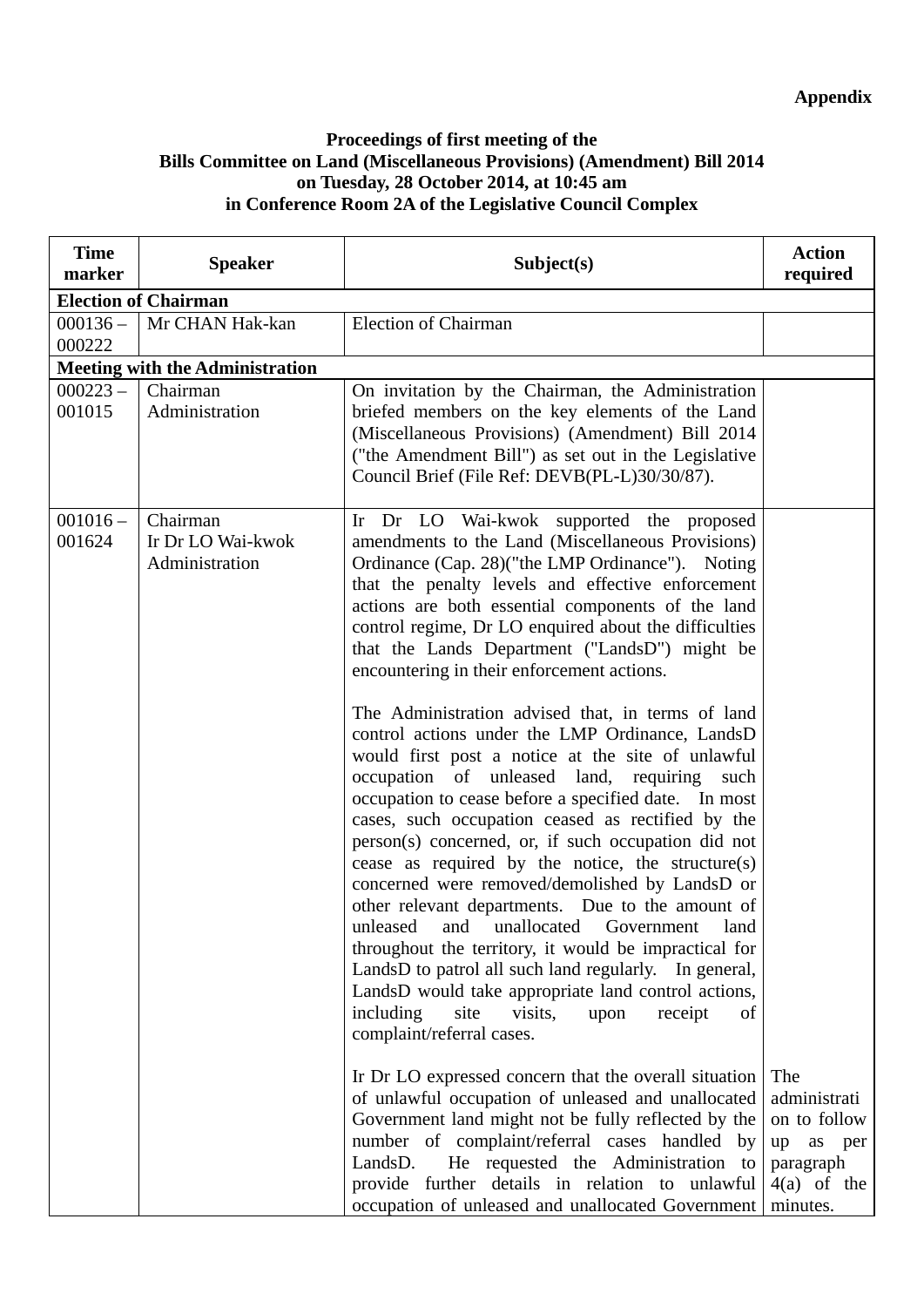| <b>Time</b><br>marker | <b>Speaker</b>                                           | Subject(s)                                                                                                                                                                                                                                                                                                                                                                                                                                                                                                           | <b>Action</b><br>required                                                                  |
|-----------------------|----------------------------------------------------------|----------------------------------------------------------------------------------------------------------------------------------------------------------------------------------------------------------------------------------------------------------------------------------------------------------------------------------------------------------------------------------------------------------------------------------------------------------------------------------------------------------------------|--------------------------------------------------------------------------------------------|
|                       |                                                          | land in the territory.                                                                                                                                                                                                                                                                                                                                                                                                                                                                                               |                                                                                            |
| $001625 -$<br>002212  | Chairman<br>Mr WU Chi-wai<br>Administration              | Citing a case where LandsD had taken a prolonged<br>time in its enforcement actions against the unlawful<br>use of land, Mr WU Chi-wai was concerned about the<br>efficiency of the Administration's existing measures<br>in monitoring the proper use of both unleased and<br>unallocated Government land and privately-owned<br>land.                                                                                                                                                                              |                                                                                            |
|                       |                                                          | The Administration advised that land control of<br>unlawful occupation of unleased and unallocated<br>Government land was<br>under<br>the<br>statutory<br>requirements of the LMP Ordinance. Notice would<br>be posted to require cessation of the unlawful<br>occupation before the deadline specified in the notice.<br>Upon the expiry of the notice period, if the<br>occupation had not ceased, demolition or removal<br>would be arranged. LandsD would follow up on<br>each complaint/referral case promptly. |                                                                                            |
|                       |                                                          | Mr WU requested the Administration to provide<br>information on the workflow of enforcement actions<br>taken by LandsD against unlawful occupation of<br>unleased and unallocated Government land, with<br>reference to typical cases (including the time taken<br>for the applicable actions) for illustration purposes.                                                                                                                                                                                            | The<br>administrati<br>on to follow<br>up as per<br>paragraph<br>$4(b)$ of the<br>minutes. |
| 002716                | $002213 -$ Chairman<br>Mr CHAN Hak-kan<br>Administration | Mr CHAN Hak-kan sought clarification on the<br>starting day for calculating the proposed fine for each<br>day during which the offence of unlawful occupation<br>of unleased land continued.                                                                                                                                                                                                                                                                                                                         |                                                                                            |
|                       |                                                          | The Administration advised that the daily fine period<br>in the case of a continuing offence would begin after<br>the offence is committed, i.e. when there was a failure<br>without reasonable excuse to cease the unlawful<br>occupation upon the expiry of the notice period stated<br>in the cessation notice to the occupier requiring<br>cessation of the unlawful occupation of the land.                                                                                                                     |                                                                                            |
| $002717-$<br>003238   | Chairman<br>Mr IP Kwok-him<br>Administration             | Mr IP Kwok-him expressed support for the<br>amendments proposed in the Amendment Bill.<br>However, he expressed doubt about the effectiveness<br>of merely increasing the level of penalties in the LMP<br>Ordinance, and suggested that the Administration<br>should devise more effective measures that would<br>enhance land control on unlawful occupation of<br>unleased land.<br>He also asked about the law                                                                                                   |                                                                                            |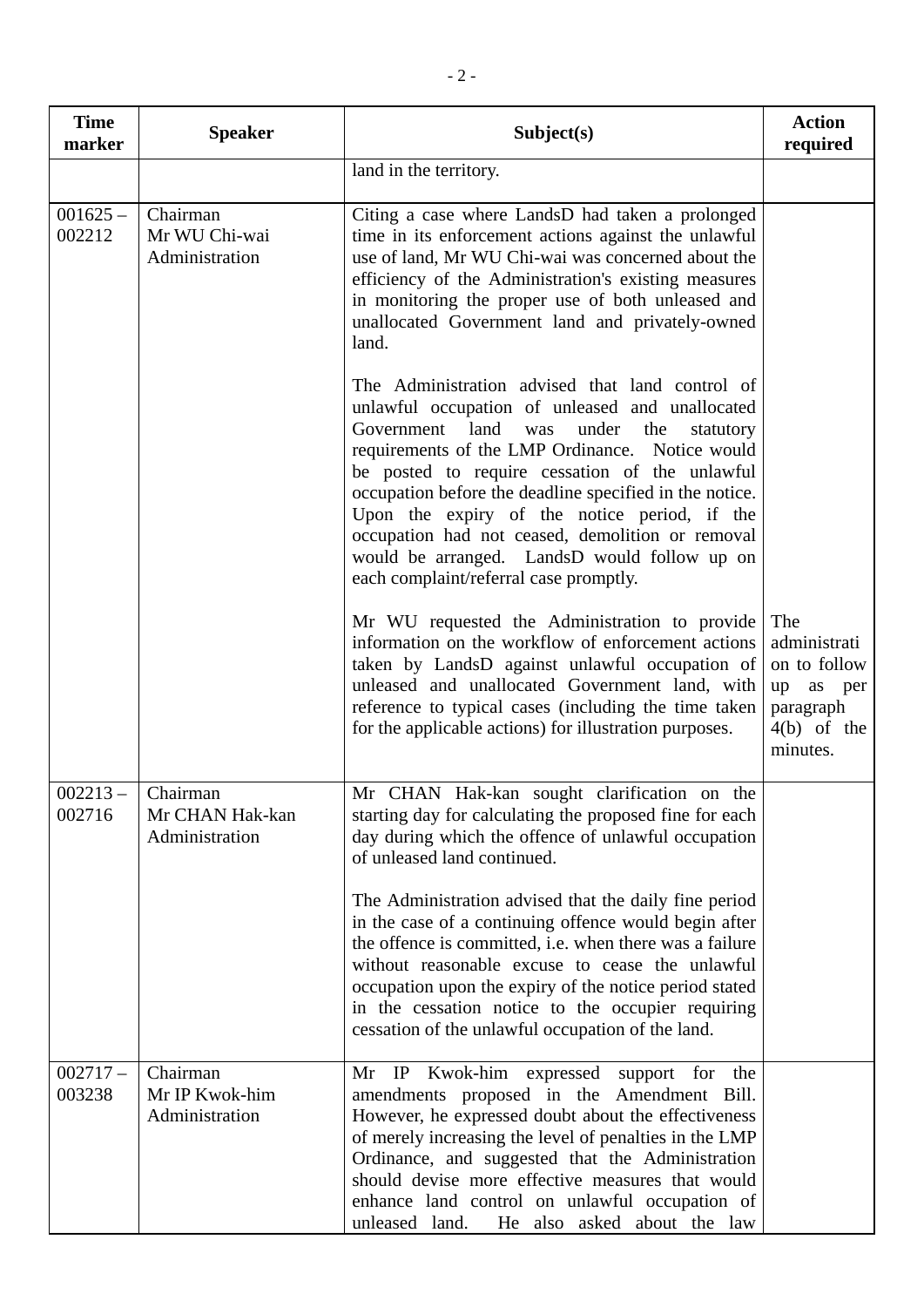| <b>Time</b><br>marker | <b>Speaker</b>                              | Subject(s)                                                                                                                                                                                                                                                                                                                                                                                                                                                                                                                                                                                                                                                                                                                                                                                                                                                                                                                                                                                                                                                                                                                                                                                        | <b>Action</b><br>required                                                                     |
|-----------------------|---------------------------------------------|---------------------------------------------------------------------------------------------------------------------------------------------------------------------------------------------------------------------------------------------------------------------------------------------------------------------------------------------------------------------------------------------------------------------------------------------------------------------------------------------------------------------------------------------------------------------------------------------------------------------------------------------------------------------------------------------------------------------------------------------------------------------------------------------------------------------------------------------------------------------------------------------------------------------------------------------------------------------------------------------------------------------------------------------------------------------------------------------------------------------------------------------------------------------------------------------------|-----------------------------------------------------------------------------------------------|
|                       |                                             | enforcement against contraventions involved in more<br>complicated cases in the New Territories.<br>The Administration advised that the penalties in the<br>LMP Ordinance as well as the proposed increase in<br>their levels were essential elements in the<br>Administration's enforcement regime for the offence<br>of unlawful occupation of unleased and unallocated<br>Government land in Hong Kong.<br>The<br>Administration would continue its multi-pronged<br>approach in tackling the problem of unlawful<br>occupation of unleased and unallocated Government<br>land for more effective control and management of<br>Government land in Hong Kong.                                                                                                                                                                                                                                                                                                                                                                                                                                                                                                                                   |                                                                                               |
| $003239 -$<br>003834  | Chairman<br>Ms Cyd HO<br>Administration     | Ms Cyd HO noted the difficulties of law enforcement<br>against unlawful occupation of unleased<br>and<br>unallocated Government land faced<br>the<br>by<br>Administration, and urged the Administration to<br>propose new measures, such as the adoption of new<br>technology, to improve law enforcement against<br>contraventions.<br>Referring to the recent publication of the report on<br>adverse possession by the Law Reform Commission<br>in October 2014, Ms HO enquired whether the<br>Administration had any plans to propose amendments<br>existing law in the light<br>the<br>of<br>the<br>to<br>recommendations in the report as well as land<br>boundary problems in the New Territories and cases<br>of adverse possession of Government land.<br>The Administration advised that it was still studying<br>the aforementioned report on adverse possession<br>which had just been published.<br>Ms HO noted that there are cases of land purchase, in<br>which a buyer bought a piece of land without<br>knowing that part of the land was in fact Government<br>Ms HO requested the Administration to<br>land.<br>provide details of such cases, if known to the<br>Government. | The<br>administrati<br>on to follow<br>as per<br>up<br>paragraph<br>$4(c)$ of the<br>minutes. |
| $003835 -$<br>004606  | Chairman<br>Mr WU Chi-wai<br>Administration | Mr WU Chi-wai and the Chairman requested the<br>Administration to provide information on its<br>workflow in taking enforcement actions.                                                                                                                                                                                                                                                                                                                                                                                                                                                                                                                                                                                                                                                                                                                                                                                                                                                                                                                                                                                                                                                           | The<br>administrati<br>on to follow<br>up as per<br>paragraph<br>$4(b)$ of the                |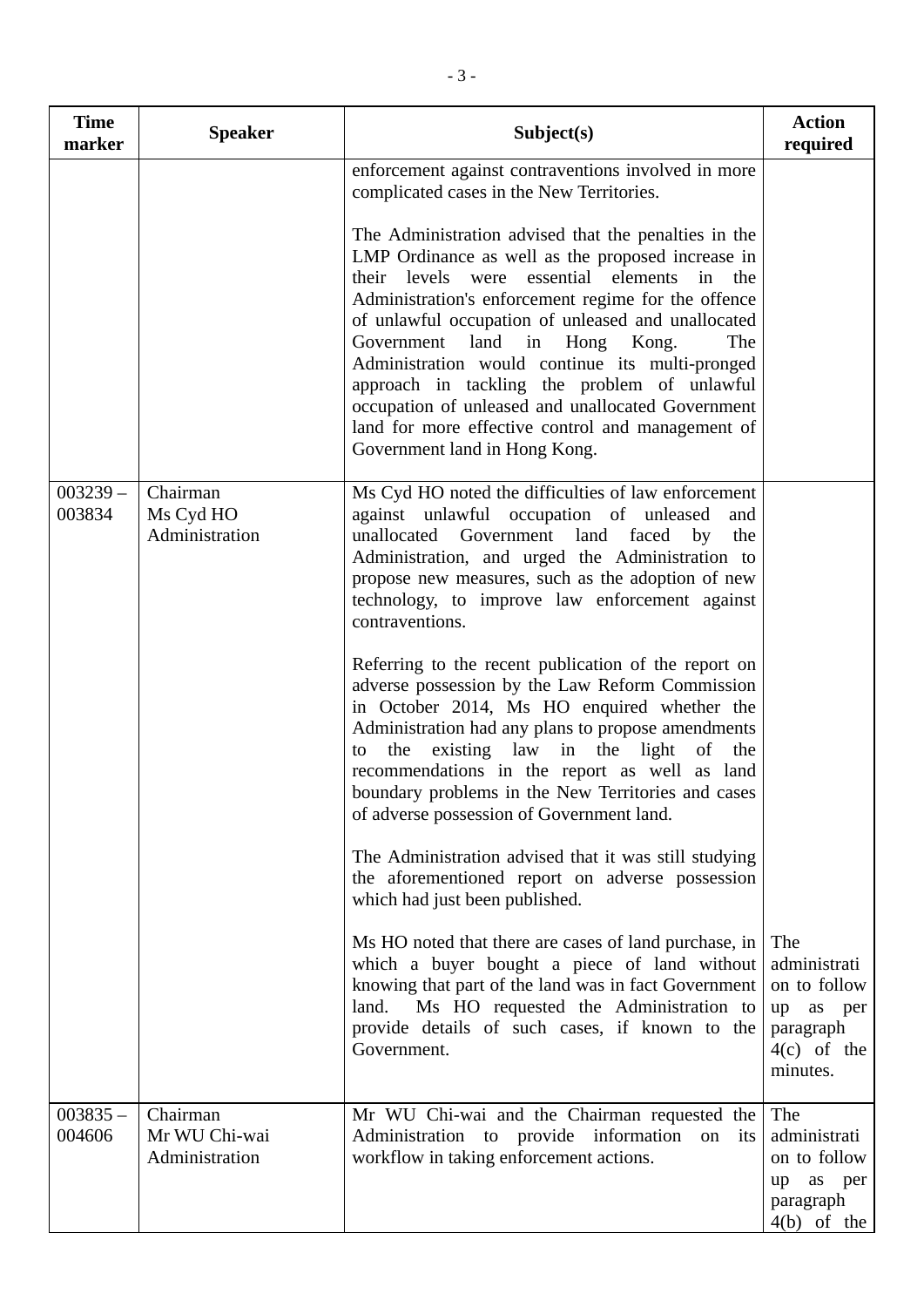| <b>Time</b><br>marker | <b>Speaker</b>                              | Subject(s)                                                                                                                                                                                                                                                                                                                                                                                                                                                                                                                                                                                                                                                                                                                                                                                                                                                                                                                                                                                                                                                                                                              | <b>Action</b><br>required |
|-----------------------|---------------------------------------------|-------------------------------------------------------------------------------------------------------------------------------------------------------------------------------------------------------------------------------------------------------------------------------------------------------------------------------------------------------------------------------------------------------------------------------------------------------------------------------------------------------------------------------------------------------------------------------------------------------------------------------------------------------------------------------------------------------------------------------------------------------------------------------------------------------------------------------------------------------------------------------------------------------------------------------------------------------------------------------------------------------------------------------------------------------------------------------------------------------------------------|---------------------------|
|                       |                                             |                                                                                                                                                                                                                                                                                                                                                                                                                                                                                                                                                                                                                                                                                                                                                                                                                                                                                                                                                                                                                                                                                                                         | minutes.                  |
| $004607 -$<br>005224  | Chairman<br>Mr Paul TSE<br>Administration   | Mr Paul TSE supported the proposed amendments to<br>the LMP Ordinance. He expressed concern about<br>the relatively low number of prosecution actions over<br>the past five years. In view of the substantial<br>proposed increase in the level of penalties for<br>unlawful occupation of unleased and unallocated<br>Government land, Mr TSE asked whether the<br>Administration would provide to the court certain<br>factors for its consideration in determining the level<br>of penalty for the offender so that greater consistency<br>could be achieved among different judges.                                                                                                                                                                                                                                                                                                                                                                                                                                                                                                                                 |                           |
|                       |                                             | The Administration advised that when cases of<br>unlawful occupation of unleased and unallocated<br>Government land were brought to the court, the<br>Administration would furnish relevant<br>facts,<br>including the size of land occupied, whether the<br>occupation involved permanent structure(s), and<br>whether the occupation affected public safety, etc.<br>From past experience, factors that the court had taken<br>into account in determining the level of penalty for an<br>offence varied fairly widely depending on the<br>background of the cases. The Administration<br>considered it more advisable to allow the court<br>sufficient room to determine the level of penalty.<br>Under the proposed amendments, the court's<br>considerations might include whether the relevant<br>case involved a repeated offence or a gain made by<br>the offender out of the occupation. Moreover, by<br>raising the maximum penalties as proposed under the<br>Amendment Bill, the court would have more room to<br>determine the level of penalty taking into account the<br>severity of the case concerned. |                           |
| $005225 -$<br>010330  | Chairman<br>Mr WU Chi-wai<br>Administration | Referring to some members' concern that an occupier<br>of unleased and unallocated Government land might<br>have committed the offence inadvertently as in the<br>case of a buyer of a piece of land who bought the land<br>without knowing that part of it was Government land,<br>the Chairman enquired about at which point in its<br>enforcement process the Administration would<br>initiate prosecution against such an offender.<br>The Administration advised that prosecution action<br>would not be initiated until a failure without<br>reasonable excuse to cease the unlawful occupation<br>before the deadline as specified in the notice<br>requiring the cessation of the occupation of unleased                                                                                                                                                                                                                                                                                                                                                                                                        |                           |